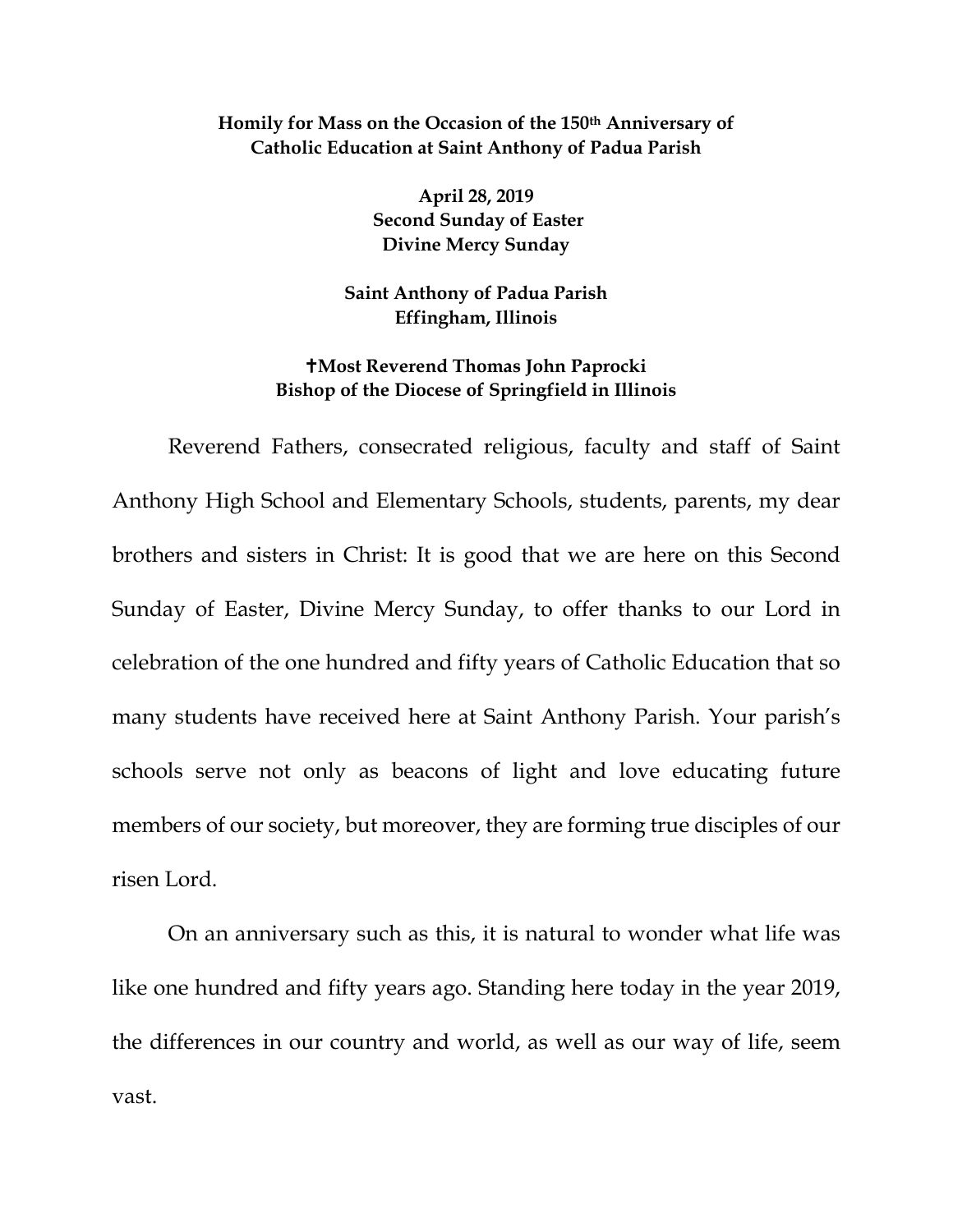In 1869 both Andrew Johnson and, later, Ulysses S. Grant, served as President of these United States; the "golden spike" was driven marking the completion of the first transcontinental railroad; Susan B. Anthony and Elizabeth Cady Stanton formed the National Woman Suffrage Association; the Cincinnati Red Stockings opened the baseball season as the first fully professional team; the First Vatican Council opened in Rome; Southern Illinois University Carbondale was founded; and here in Effingham, Illinois, Franciscan Sisters from Joliet moved to Effingham and taught for two years in a six-room schoolhouse. Later, in 1874, the School Sisters of Notre Dame arrived to lead the education and religious formation for the youth of Saint Anthony Parish and remained dedicated to this mission for the next 133 years.

Over the course of the years that followed the founding of that initial six-room school, it grew and changed to become the two schools that we know today. While not all of the changes were always easy, they did help this community to strive to follow the will of our Lord more closely in their lives and to live as true disciples of Our Lord. This, my dear brothers and sisters, is the crux of what we are about as a Catholic community and is the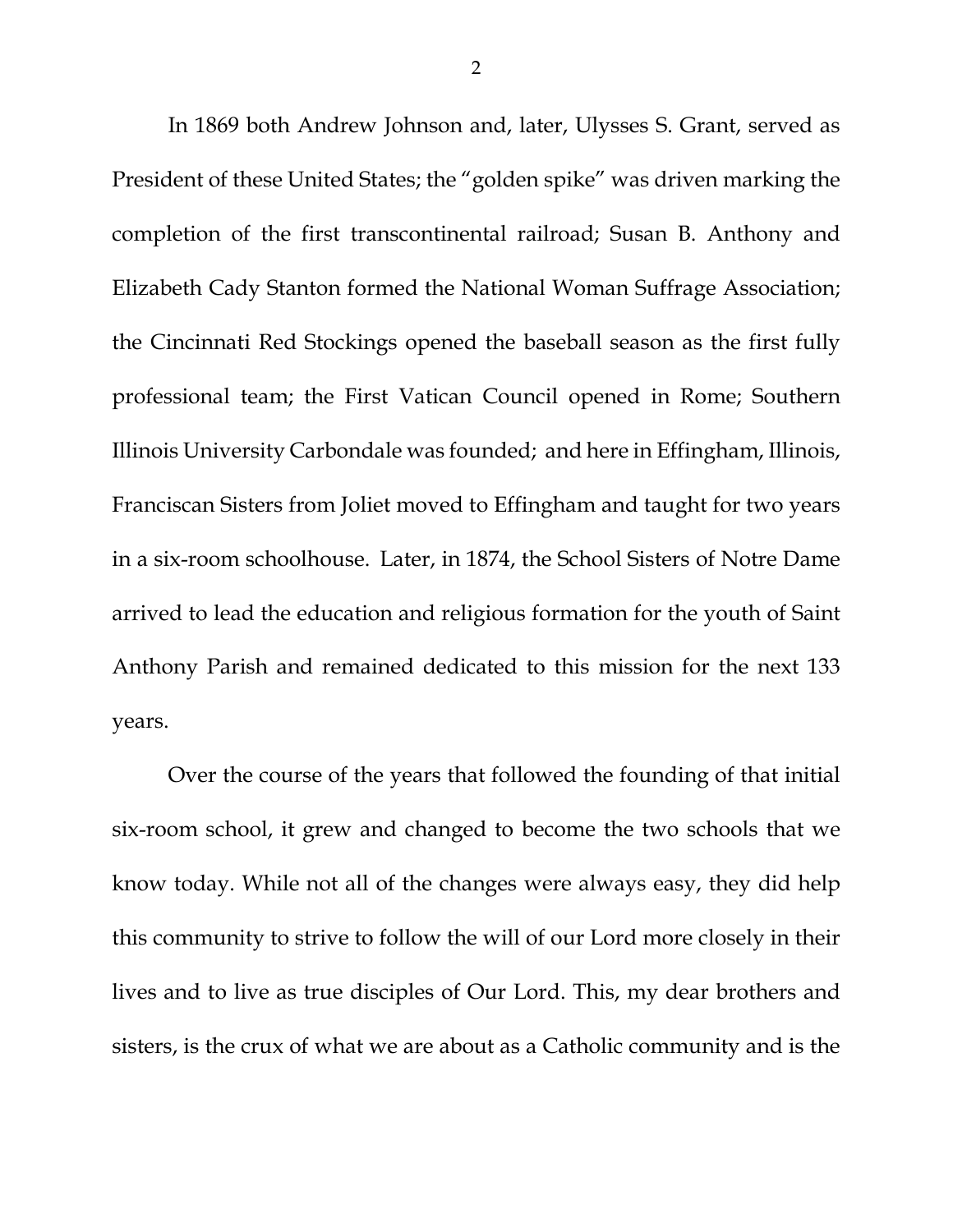center of the mission of Catholic education: the formation of young people into true disciples of Jesus Christ.

In an address to Catholic educators during his 2008 Apostolic Visit to the United States, Pope Benedict XVI spoke to this, saying:

Education is integral to the mission of the Church to proclaim the Good News. First and foremost every Catholic educational institution is a place to encounter the living God who in Jesus Christ reveals his transforming love and truth. This relationship elicits a desire to grow in the knowledge and understanding of Christ and his teaching. In this way those who meet him are drawn by the very power of the Gospel to lead a new life characterized by all that is beautiful, good, and true; a life of Christian witness nurtured and strengthened within the community of our Lord's disciples, the Church.[1](#page-2-0)

<span id="page-2-1"></span><span id="page-2-0"></span>Since 1869, the consecrated religious and lay educators of St. Anthony Grade School and High School have embraced this charism and have developed their students not only to be lifelong learners but to also lead lives of service and true discipleship.

My dear brothers and sisters in Christ, during this Easter Season it is important for us to reflect on the reality that God gave us the greatest gift that could possibly be given, that of Jesus' life and ministry as well as His death and resurrection, in order that we might have eternal life. This must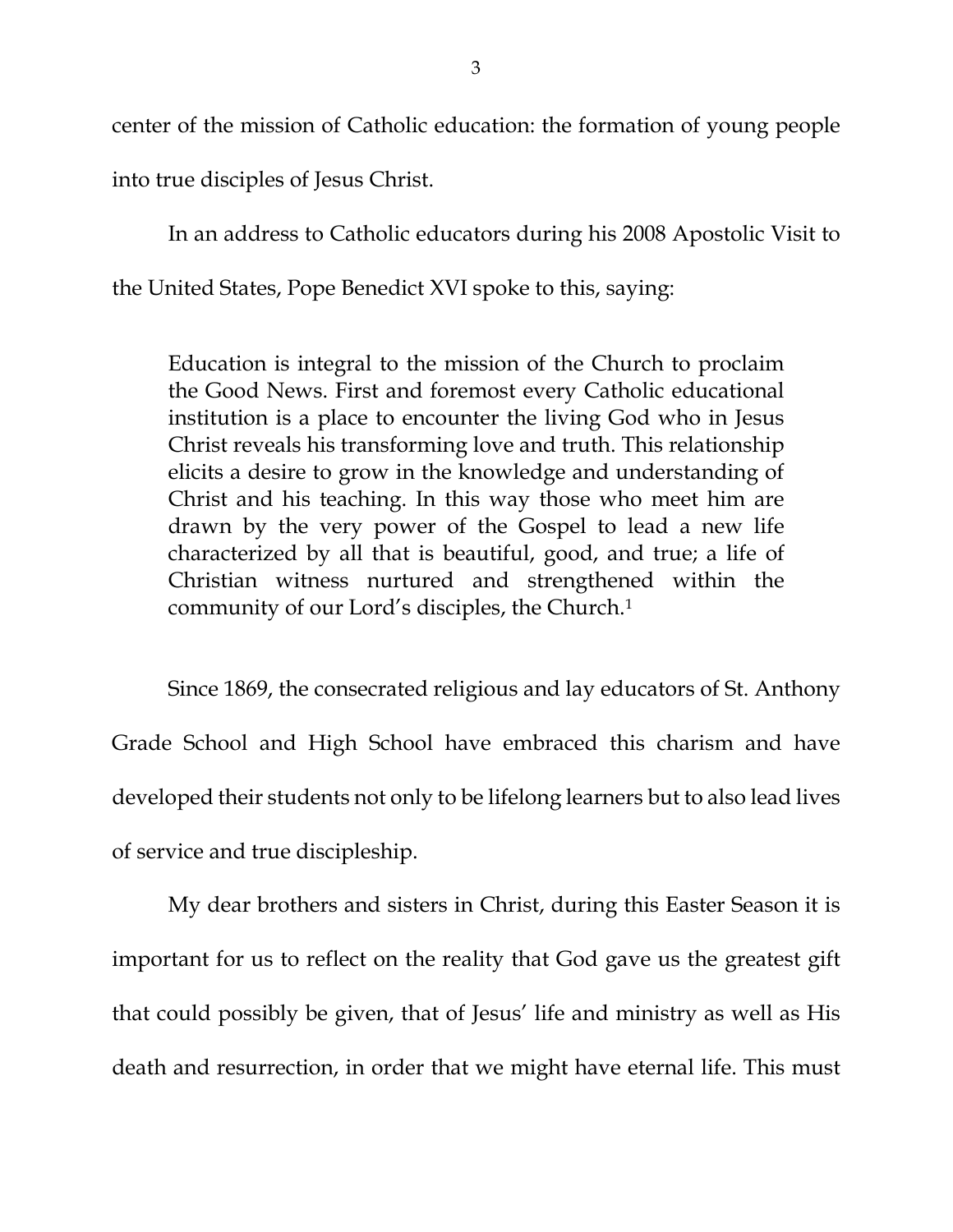cause us to realize that if God did that out of love for us, then we are called in turn to give our lives back to God through living lives of true discipleship. Like the first disciples of our Lord, we must strive to find our happiness and fulfillment in following the call of the Lord in our lives and in turn help others to live in such a way as to bear witness to the love of God, especially in forming the youth of Saint Anthony Parish in their lives of faith.

The message of Saint John Paul II, when he addressed the young people of the Church who had gathered for World Youth Day in the Jubilee Year 2000, rings true in our lives today:

It is Jesus you seek when you dream of happiness; He is waiting for you when nothing else you find satisfies you; He is the beauty to which you are so attracted; it is He who provokes you with that thirst for fullness that will not let you settle for compromise; it is He who urges you to shed the masks of a false life; it is He who reads in your hearts your most genuine choices, the choices that others try to stifle.

It is Jesus who stirs in you the desire to do something great with your lives, the will to follow an ideal, the refusal to allow yourselves to be grounded down by mediocrity, the courage to commit yourselves humbly and patiently to improving yourselves and society, making the world more human and more fraternal.[2](#page-2-1)